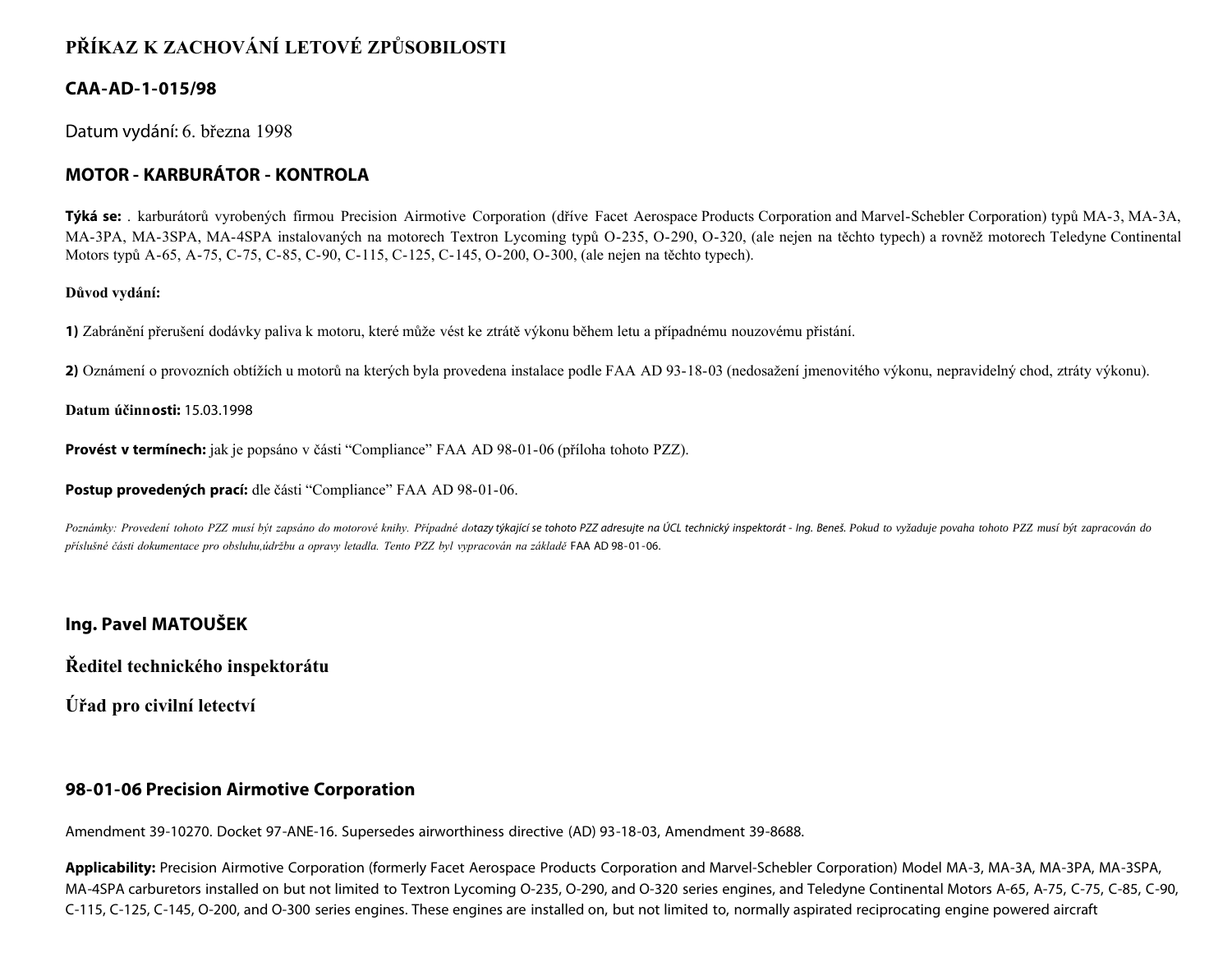manufactured by Cessna, Piper, Raytheon, and Mooney.

Note 1: This AD applies to each carburetor identified in the preceding applicability provision, regardless of whether it has been modified, altered, or repaired in the area subject to the requirements of this AD. For carburetors that have been modified, altered, or repaired so that the performance of the requirements of this AD is affected, the owner/operator must request approval for an alternative method of compliance in accordance with paragraph (f) of this AD. The request should include an assessment of the effect of the modification, alteration, or repair on the unsafe condition addressed by this AD; and, if the unsafe condition has not been eliminated, the request should include specific proposed actions to address it.

**Compliance:** Required as indicated, unless accomplished previously.

To prevent disruption of fuel flow to the engine resulting in failure to attain rated power, power loss in flight, and forced landings, accomplish the following:

(a) For Precision Airmotive Corporation Model MA-3A, MA-3PA, MA-3SPA, and MA4-SPA carburetors:

(1) If not previously accomplished, prior to further flight, inspect the carburetor to determine if a two-piece venturi is installed. Carburetors that have the letter "V" stamped or etched on the lower portion of the data plate, or that have a black, yellow, or blue data plate showing the Precision Airmotive Corporation name and logo, or that have a black Facet Aerospace Products data plate with a serial number beginning with 750, are already equipped with a one-piece venturi and no further action is necessary provided the engine does not subsequently run rough or experience power loss.

(2) If a two-piece venturi is installed, inspect the carburetor at each annual, 100-hour, or progressive inspection, to determine if the primary venturi is loose or missing. If either of these conditions is found, prior to further flight, repair the carburetor by installing a serviceable two-piece venturi or by installing a one-piece venturi in accordance with Precision Airmotive Service Bulletin (SB) No. MSA-2, Revision 1, dated November 11, 1991, Revision 2, dated December 28, 1993, or Revision 3, dated October 10, 1995. Installing a one-piece venturi constitutes terminating action for the repetitive inspection requirements of this paragraph.

(3) If a one-piece venturi is already installed, or installed in accordance with sub-paragraph (2) of this paragraph, and the engine subsequently runs rough or experiences power loss, accomplish either of the following:

(i) Modify the carburetor in accordance with paragraphs (c), (d) or (e) of this AD, as applicable; or

(ii) Install a carburetor containing a two-piece venturi and resume the repetitive inspections required by paragraph (a)(2) of this AD.

(b) For Precision Airmotive Corporation Model MA-3 series carburetors: at the next annual, 100-hour, or progressive inspection, whichever occurs first, after the effective date of this AD, inspect the carburetor to determine if the primary venturi is loose or missing. If either of these conditions are found, prior to further flight, repair the carburetor by installing a serviceable two-piece venturi, or replace the entire carburetor with a serviceable carburetor. Repeat this inspection at each annual, 100-hour, or progressive inspection.

(c) For Precision Airmotive Corporation Model MA-3SPA series carburetors with part numbers (P/N) 10-4894 or 10-4115-1, installed on Teledyne Continental Model O-200A series engines modified on or after the effective date of this AD by installing a one-piece venturi, install a new fuel nozzle in accordance with Precision Airmotive SB MSA-7, dated September 30, 1994, at the time of installation of the one-piece venturi.

(d) For Precision Airmotive Corporation Model MA-3SPA series carburetors with P/Ns 10-4895, 10-4439, or 10-3237, installed on Teledyne Continental Model O-300 or C-145 series engines modified on or after the effective date of this AD by installing a one-piece venturi, install a new fuel nozzle in accordance with Precision Airmotive SB No. MSA-8, dated July 10, 1995, at the time of installation of the one-piece venturi.

(e) For Precision Airmotive Corporation Model MA-3SPA series carburetors with P/Ns 10-4240, 10-4252, 10-4252-1, or 10-4457, installed on Teledyne Continental Model C-75, C-85, or C-90 series engines modified on or after the effective date of this AD by installing a one-piece venturi, install a new fuel nozzle in accordance with Precision